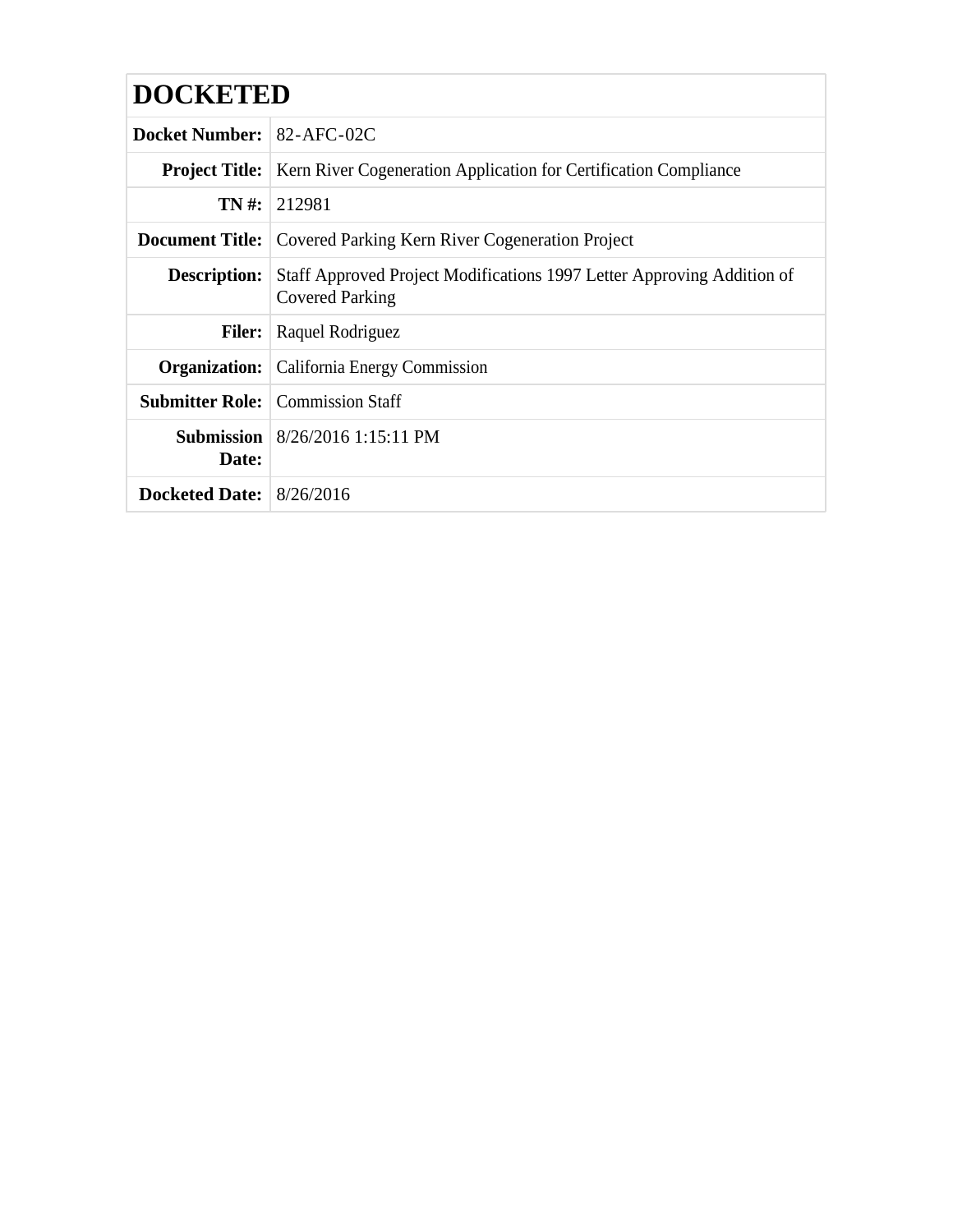CALIFORNIA ENERGY COMMISSION 1S16 NINTH STREET SACRAMENTO, CA 95814-5512



October 6, 1997

Mr. Gordon M. Thomson Executive Director Kern River Cogeneration Company P.O. Box 80478 Bakersfield, CA 93380

Dear Mr. Thomson:

~. COVERED PARKING, KERN RIVER COGENERATION PROJECT, 82-AFC-2C

This letter is in response to your August 19, 1997 letter informing us that you intend to install a cover over existing parking spaces adjacent to the KRCC control building.

We have determined that the addition is an insignificant change to the project. On September 12, 1997, we sent a Notice of Post-Certification Change regarding your proposal to the project mailing list. Having received no comments on the notice within the 14 day response period, a description of your project change has been added to the Compliance project file. No further Commission action is required.

If you have any questions regarding this matter, please contact me at (916) 654- 3864.

Sincerely,

 $R^2+R^2$ 

Robert J. Brand Compliance Project Manager Energy Facilities Siting and Environmental Protection Division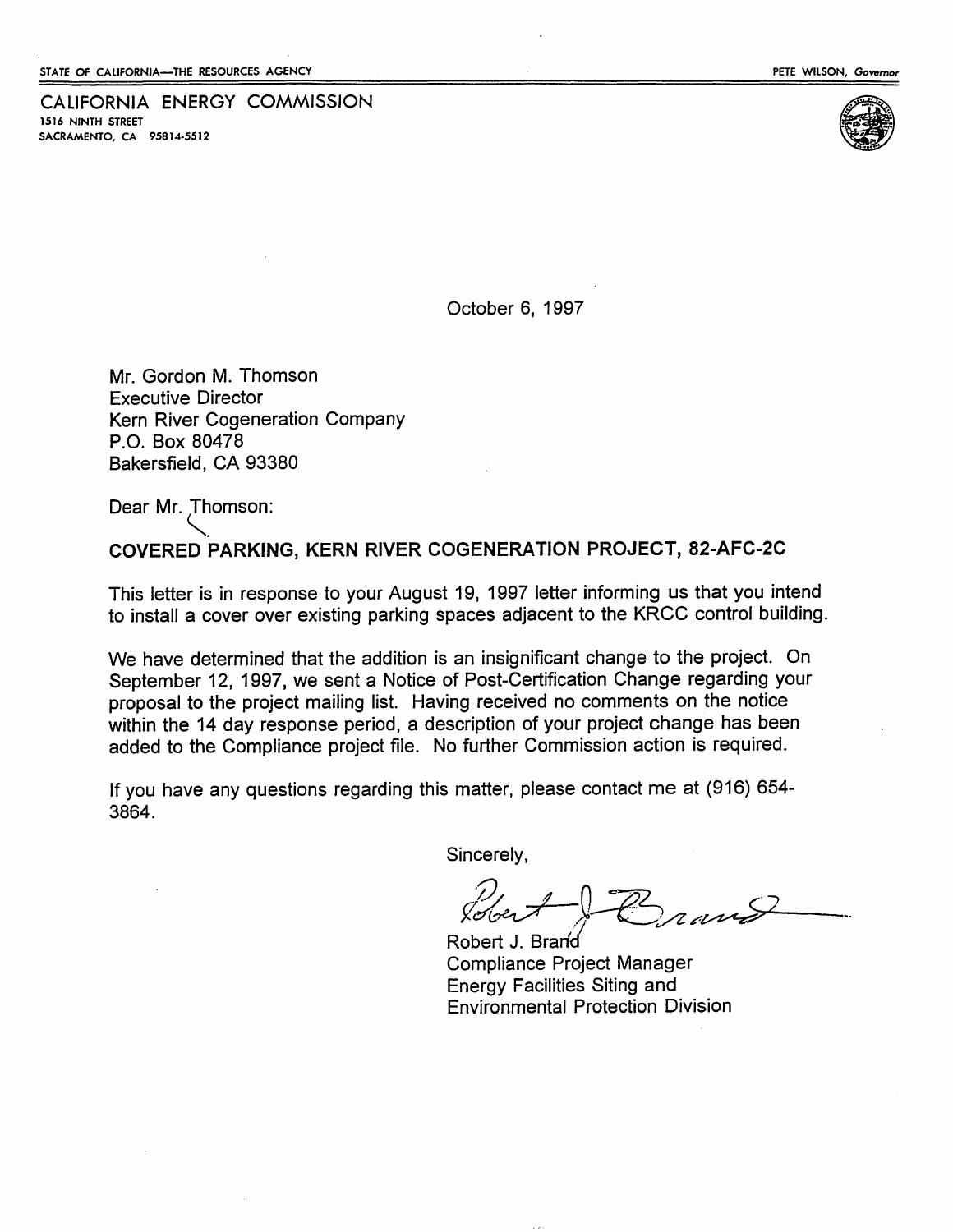

CEC-23



Mr. Gordon M. Thomson Executive Director Kern River Cogeneration Company P.O. Box 80478 Bakersfield, CA 93380

Dear Mr. Thomson:

## **COVERED PARKING, KERN RIVER COGENERATION PROJECT, 82-AFC-2C**

This letter is in response to your August 19, 1997 letter informing us that you intend to install a cover over existing parking spaces adjacent to the KRCC control building.

We have determined that the addition is an insignificant change to the project. On September 12, 1997, we sent a Notice of Post-Certification Change regarding your .proposal to the project mailing list. Having received no comments on the notice within the 14 day response period, a description of your project change has been added to the Compliance project file. No further Commission action is required.

If you have any questions regarding this matter, please contact me at (916) 654- 3864.

Sincerely,

Robert J. Brand Compliance Project Manager Energy Facilities Siting and Environmental Protection Division

| $:$ or:<br>ion: 101: 101: 10 Edwards | Reviewed by:<br>9/29/97          | DMan/<br>$91 - 98$<br>$M_{\perp}$ | $H$ auscle $\tau$<br>$\delta$  ar | Signed by: |
|--------------------------------------|----------------------------------|-----------------------------------|-----------------------------------|------------|
|                                      | $Oq$ action<br>ا ب<br>$\sqrt{2}$ | B. Sifrand                        | Therkelsen<br>ln 1<br>10/7/97     |            |